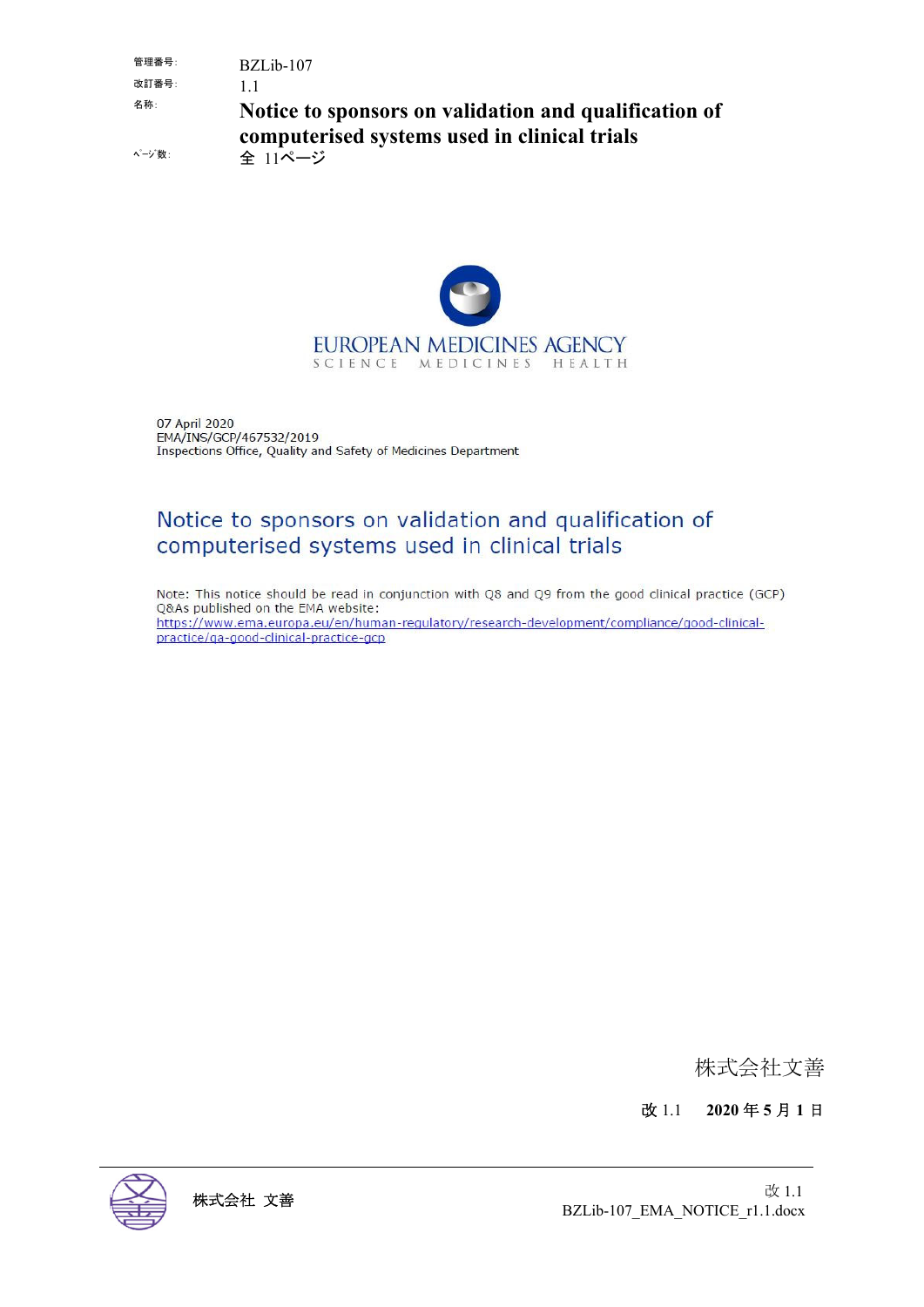管理番号: BZLib-107 改訂番号: 1.1 名称: **Notice to sponsors on validation and qualification of computerised systems used in clinical trials** ページ数: 全 11ページ

#### 【注記】

本書は、EMA が発行した英語原文を株式会社文善にて和文翻訳したものです。 翻訳文はできるだけ英語原文に忠実になるよう努めましたが、あくまでも英語原文を正と するものです。本書は規制の理解を補助する目的で作成したものであり、株式会社文善は 翻訳文に誤りがないことについて保証いたしません。

原文の内容をご自身で必ず確認してください。株式会社文善は、本書を利用したことに起 因して、何らかの損害が生じたとしても、これについては一切の責任を負いません。

本書に記載の翻訳文については、事前に株式会社文善の書面による許可がある場合を除 き、複製、複写その他いかなる方法による複写、及び引用、転載も禁止とさせていただき ます。

本書に含まれる内容は、予告なしに変更されることがあります。

本書を含め、株式会社文善のサイト(https://bunzen.co.jp)では、電磁的記録/電子署名等に 関する規制やガイダンスの翻訳を掲載しています。

本書、株式会社文善のサービス等への質問、コメント等は info1@bunzen.co.jp にお寄せく ださい。

【本書の表記について】 文脈に応じ説明を補足した場合、〔 〕内にそれを記述しています。

訳者による注記は段落末尾に【訳注】として追記しています。

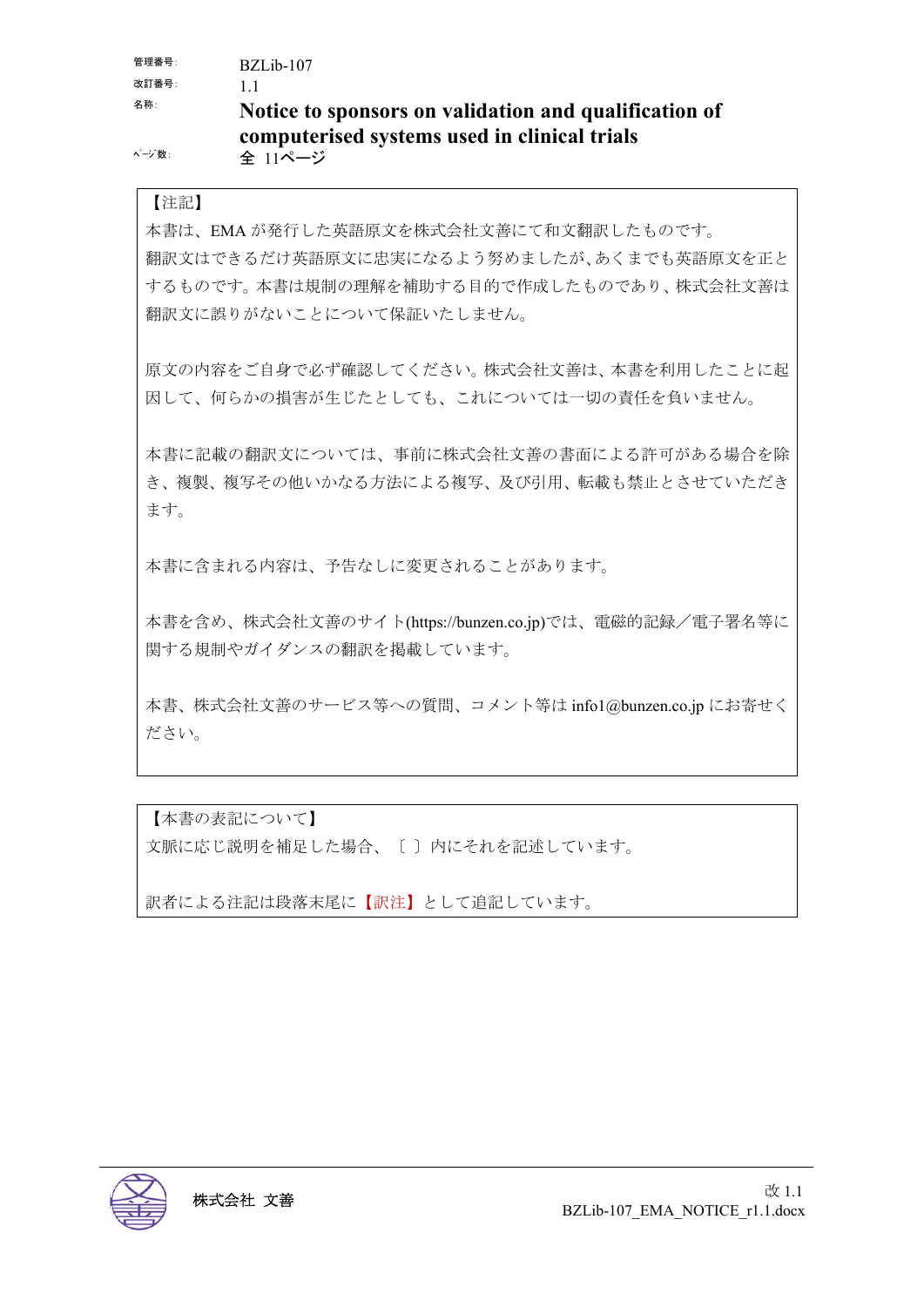# 目次

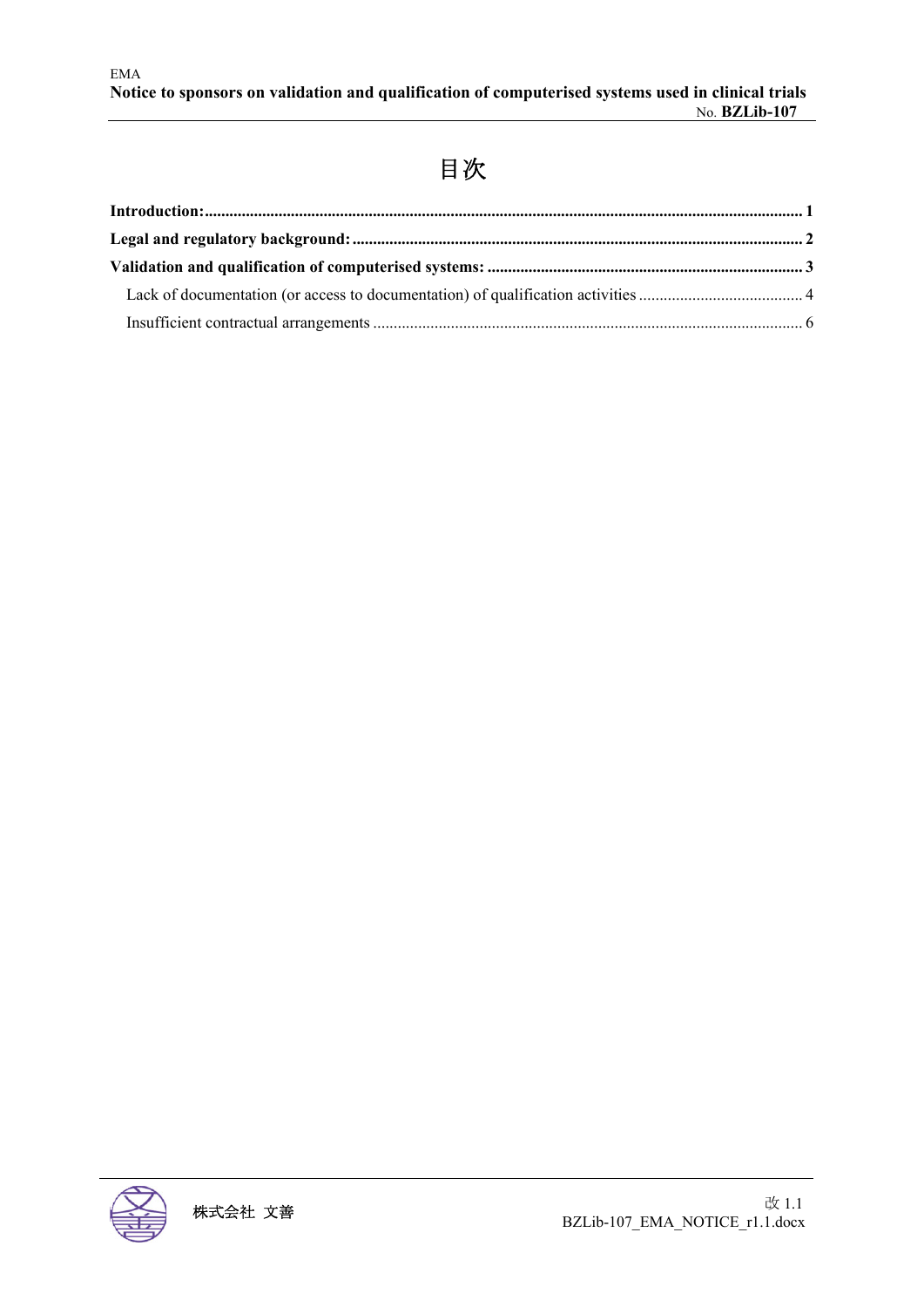### **Introduction:**

#### はじめに

| The integrity, reliability and robustness of data    | (例: MAAを裏付けるために提出されるデー                         |
|------------------------------------------------------|------------------------------------------------|
| generated in clinical trials, e.g. data submitted to | タ等の)治験で生成されるデータのインテグリ                          |
| support marketing authorisation applications         | ティ、信頼性、堅牢性は当局にとって重要であ                          |
| (MAAs), are essential to regulators. Most clinical   | る。MAAを裏付ける治験データのほとんどは                          |
| trial data supporting MAAs are now collected         | eCRF や ePRO のようなコンピュータ化された                     |
| through computerised data collection tools, e.g.     | データ収集ツールを使って集められる。さら                           |
| electronic case report forms (eCRFs) and electronic  | に、安全性データベース、eIRT、CTMS などの                      |
| patient reported outcomes (ePROs). In addition, a    | コンピュータ化された媒体やシステムが治験に                          |
| wide range of computerised media and systems are     | おいて用いられており、将来益々多く用いられ                          |
| used in the conduct of a trial, such as safety       | るであろう。                                         |
| databases, systems for electronic interactive        |                                                |
| response technology (eIRT), clinical trial           |                                                |
| management systems (CTMSs) etc., the use of          |                                                |
| which will increase in the future.                   |                                                |
|                                                      |                                                |
| Given recent inspection findings and the             | GCP Inspectors Working Group (IWG) は、          |
| implications they have had on the integrity,         | Committee for Medicinal Products for Human Use |
| reliability, robustness and acceptability of data in | (CHMP)の協力のもと、データのインテグリテ                        |
| the context of MAAs, the GCP Inspectors Working      | ィ、信頼性、堅牢性、及び MAA 審査の観点か                        |
| Group (IWG) in cooperation with the Committee        | らの受容性についての最近の査察における指摘                          |
| for Medicinal Products for Human Use (CHMP)          | 事項及び気づきを踏まえ、以下を強調する必要                          |
| sees the need to emphasize requirements for          | があると考えている。                                     |
| sponsors/vendors providing computerised systems      | ● コンピュータ化システム又はサービスを提                          |
| or services as well as for the qualification and     | 供する治験依頼者/ベンダの満たすべき要                            |
| validation of computerised systems used to manage    | 件、及び                                           |
| clinical trial data.                                 | 治験データの管理に用いられるコンピュー<br>$\bullet$               |
|                                                      | タ化システムを適格性評価・バリデーショ                            |

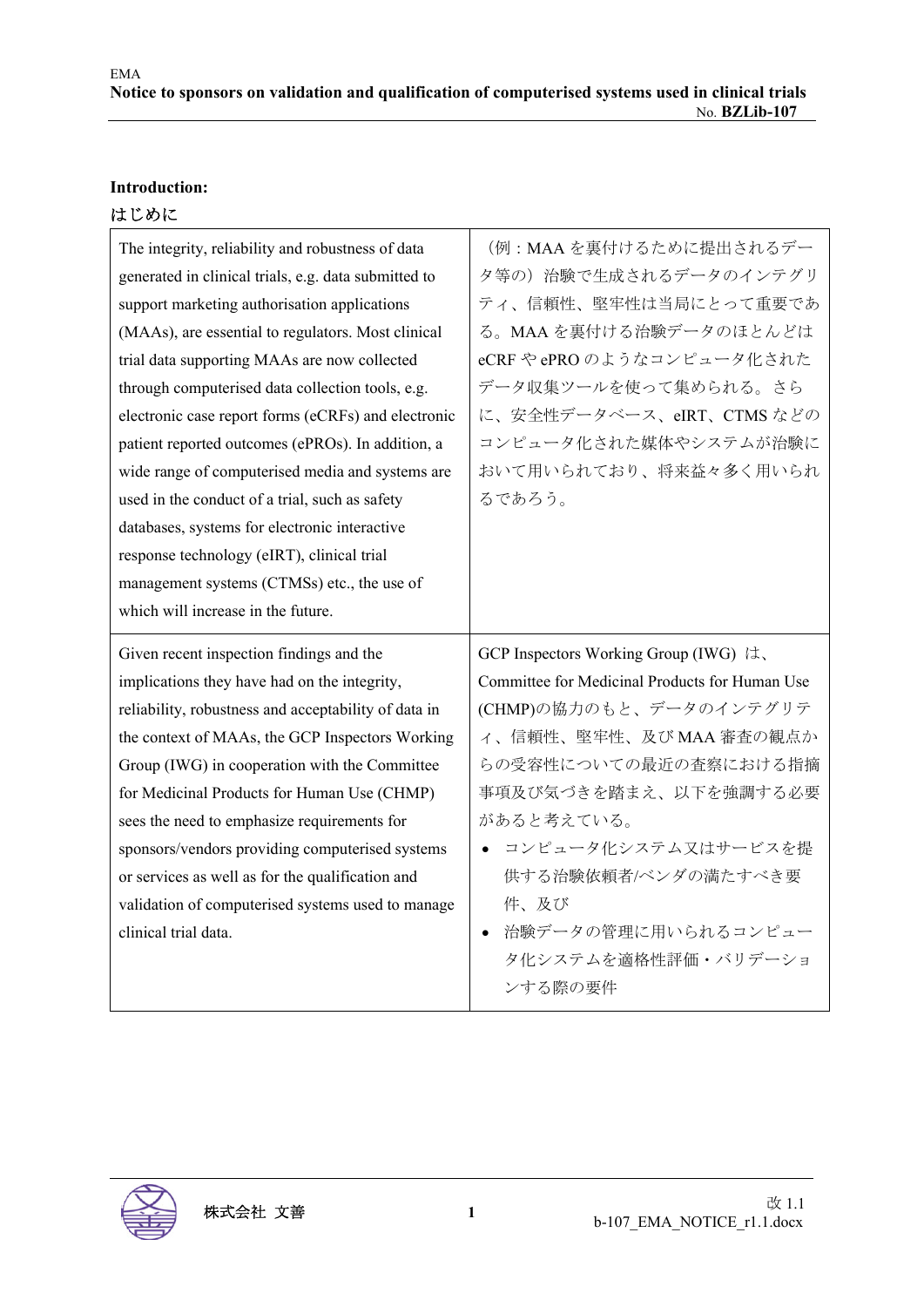| Legal and regulatory background: |  |
|----------------------------------|--|
| 法規制の根拠                           |  |

| • Directive 2001/20/EC, Article 2(1)<br>· Directive 2005/28/EC, Article 7<br>• Regulation (EU) No 536/2014, Recital 51,<br>Articles 2 (30), 2 (31), 47, 71<br>$\bullet$ ICH Guideline for good clinical practice E6(R2),<br>(EMA/CHMP/ICH/135/1995 Revision 2)<br>sections 1.65, 2.10, 2.13, 5.2.2, 5.5.3                                                                                                                                                                                                                                                    | • Directive 2001/20/EC, Article 2(1)<br>· Directive 2005/28/EC, Article 7<br>· Regulation (EU) No 536/2014, Recital 51,<br>Articles 2 (30), 2 (31), 47, 71<br>$\bullet$ ICH Guideline for good clinical practice E6(R2),<br>(EMA/CHMP/ICH/135/1995 Revision 2)<br>sections 1.65, 2.10, 2.13, 5.2.2, 5.5.3 |
|--------------------------------------------------------------------------------------------------------------------------------------------------------------------------------------------------------------------------------------------------------------------------------------------------------------------------------------------------------------------------------------------------------------------------------------------------------------------------------------------------------------------------------------------------------------|-----------------------------------------------------------------------------------------------------------------------------------------------------------------------------------------------------------------------------------------------------------------------------------------------------------|
| Both Directive 2005/28/EC and Regulation (EU)<br>No 536/2014 contain the provision that regardless<br>whether a sponsor delegates all or part of the<br>clinical trial related activities to an individual or an<br>organization, the ultimate responsibility with<br>regards to the clinical trial conduct — in particular<br>related to the safety of subjects and the integrity,<br>reliability and robustness of the data generated in<br>the clinical trial — remains with the sponsor.                                                                 | Directive 2005/28/EC 及び Regulation (EU) No<br>536/2014 は、いずれも治験依頼者が治験に関<br>する活動のすべて又は一部を個人又は組織に<br>委託したとしても、最終的な治験実施に関す<br>る責任(特に患者の安全、治験で生成されたデ<br>ータのインテグリティ、信頼性、堅牢性につい<br>ての責任)は治験依頼者にある、と定めてい<br>る。                                                                                                   |
| The EU legal framework requires that the sponsor<br>of a clinical trial and the investigator ensure that<br>the clinical trial is conducted in accordance to the<br>protocol and with the principles of GCP.<br>Furthermore, the legislation also defines the<br>process of GCP inspection by a competent<br>authority and the coverage of such inspections.<br>Finally, it contains provisions that the information<br>generated should be recorded, handled and stored<br>adequately for the purpose of ensuring effective<br>inspection by Member States. | EUの法体系では治験に携わる治験依頼者と<br>治験責任医師が、治験実施計画書及び GCP<br>の原則に従って治験が実施されるようにする<br>ことを求めている。さらに法律では当局の<br>GCP 査察プロセス及び査察の範囲を定めてい<br>る。また、加盟国による査察が効率的に行え<br>るよう、生成された情報を適切に記録し、処<br>理し、格納することも定めている。                                                                                                                |

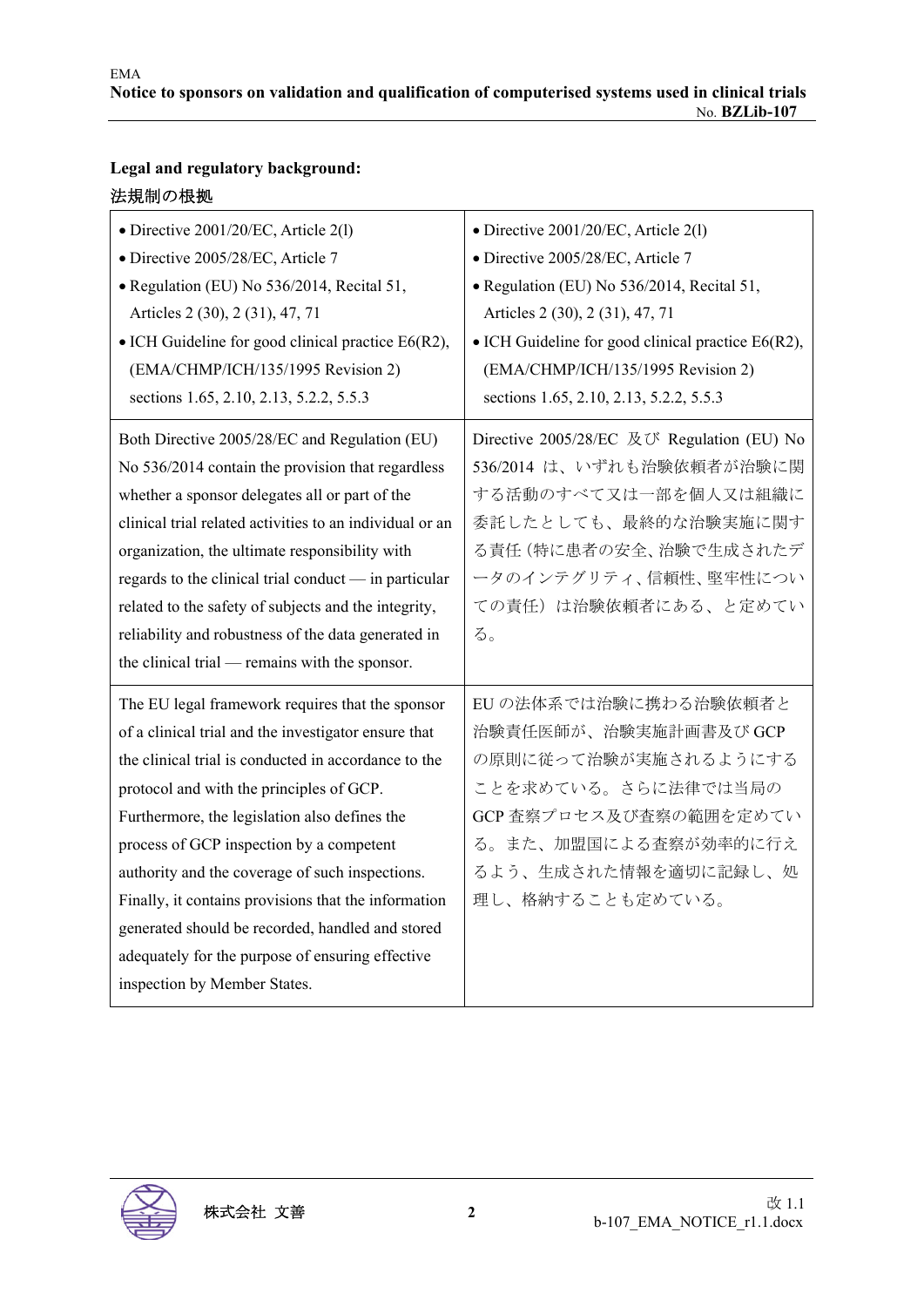## **Validation and qualification of computerised systems:**  コンピュータ化システムのバリデーション及び適格性評価

| ICH $E6(R2)$ requires that sponsors operating         | ICH E6(R2) では、コンピュータ化治験デー       |
|-------------------------------------------------------|---------------------------------|
| computerised trial data handling or computerised      | タ処理やコンピュータ化データシステム等を            |
| data systems, amongst others, shall validate these    | 用いる治験依頼者が、これらのシステムをバ            |
| systems, maintain an audit trail for initial entry of | リデートし、データの最初の入力及びその後            |
| data and any subsequent changes, maintain a           | の変更を記録する監査証跡を維持管理し、権            |
| security system to protect against unauthorized       | 限の無いアクセスから保護するセキュリティ            |
| access and maintain a list of the individuals         | システムを維持管理し、データを生成・アク            |
| authorized to create, access, modify or delete data.  | セス・変更・削除できる者のリストを維持管            |
| Sponsors should set up these computerised systems     | 理することを求めている。治験依頼者はこれ            |
| in such a way that the blinding of clinical trials,   | らのコンピュータ化システムをセットアップ            |
| when applicable, is maintained (ICH $E6(R2)$ ,        | するにあたり、それが適切な場合、治験の盲            |
| section 5.5.3). In addition, ICH E6(R2) requires      | 検性を維持する必要がある(ICH E6(R2) section |
| that "systems with procedures that assure the         | 5.5.3)。また、ICH E6(R2)では、「治験のあら   |
| quality of every aspect of the trials should be       | ゆる側面の品質を保証するため、手順が整備            |
| implemented" (section 2.13) and that "all clinical    | されたシステムを設けること」(section 2.13)    |
| trial information should be recorded, handled and     | 及び「すべての治験情報を、正確に報告、解            |
| stored in a way that allows its accurate reporting,   | 釈、検証ができるように記録、処理、格納す            |
| interpretation and verification" (section 2.10).      | ること」 (section 2.10)を求めている。      |
| Data integrity, reliability and robustness will       | データインテグリティ、信頼性、堅牢性は、コ           |
| depend on the design and the validation status        | ンピュータ化システムの設計及びバリデーシ            |
| of the computerised systems used. Failure to          | ョン実施状況に依存する。文書化を行ってお            |
| document and therefore demonstrate the                | らず、そのためにコンピュータ化システムが            |
| validated state of a computerised system is           | バリデートされたことを説明できない場合、            |
| likely to pose a risk to data integrity, reliability  | データインテグリティ、信頼性、堅牢性にリス           |
| and robustness, which depending on the                | クがある可能性が高く、そのデータの重要性            |
| criticality of the affected data may result in a      | によっては、GCP 査察官は CHMP に対して、       |
|                                                       |                                 |
| recommendation from the GCP inspectors to             | MAA 審査でそのデータを用いないよう進言           |
| the CHMP not to use the data within the context       | することになるかもしれない。                  |

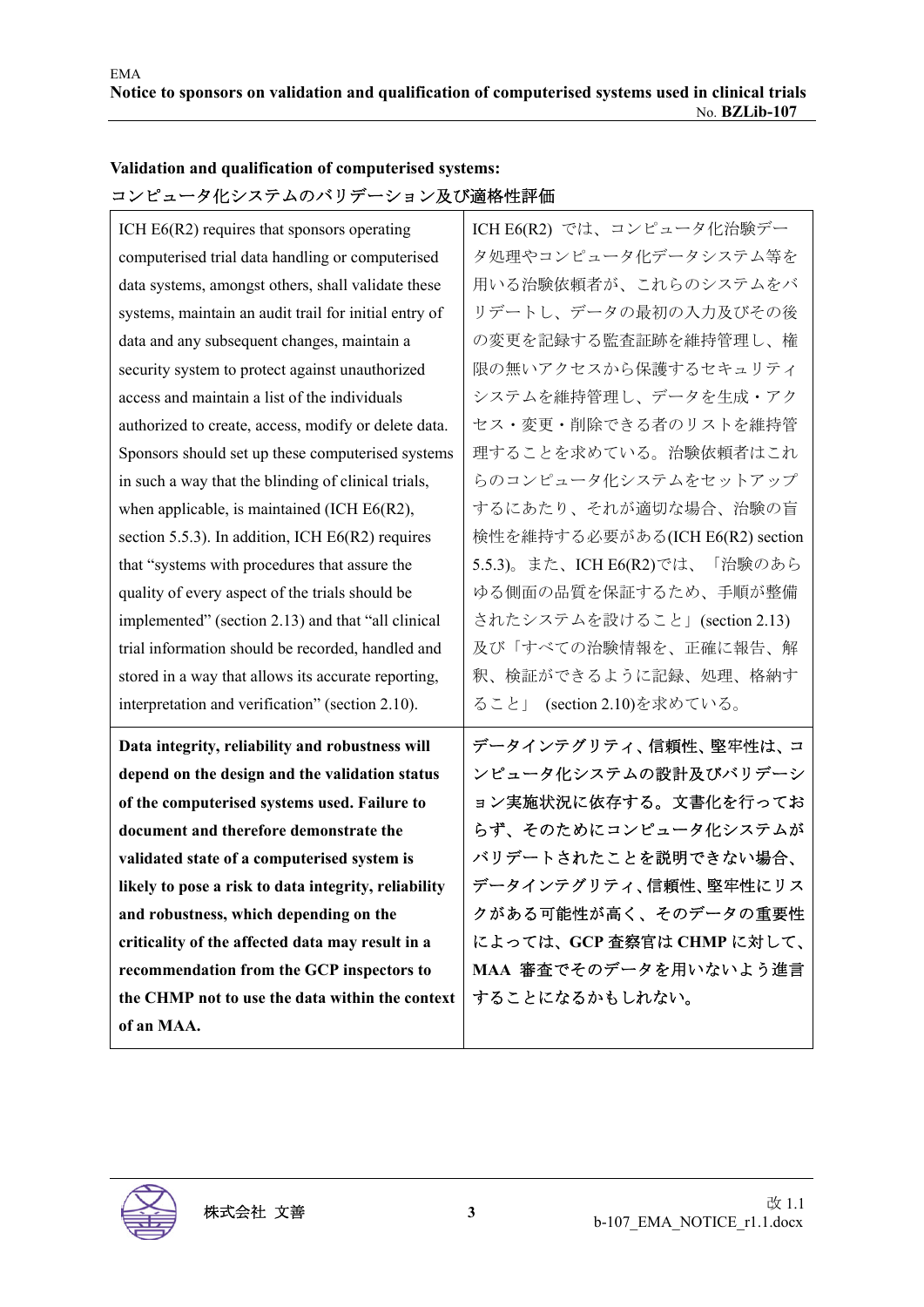| The term qualification is used in this notice to   | 本通知において「適格性評価」という用語はシ    |
|----------------------------------------------------|--------------------------|
| describe verification of system functionality. The | ステム機能の検証という意味で用いる。「バリ    |
| term validation is used to describe the process of | デーション」という用語は、コンピュータ化シ    |
| establishing and documenting that the specified    | ステムについて定められた要件を、システム     |
| requirements of a computerised system can be       | の設計段階から、退役又は新システムに移行     |
| consistently fulfilled from design until           | するまで、一貫性をもって満足する(すなわち    |
| decommissioning of the system or transition to a   | 定義された仕様及び定義された手順に沿っ      |
| new system (ICH $E6(R2)$ , section 1.65), i.e. it  | て、訓練されたユーザにより運用される)よう    |
| operates to defined specifications and defined     | 立証し、文書化するプロセス(ICH E6(R2) |
| procedures (SOPs) by a trained user.               | section 1.65)という意味で用いる。  |
|                                                    |                          |

Lack of documentation (or access to documentation) of qualification activities

| 適格性評価活動に関する資料が無い(又は資料へアクセスできない) |  |
|---------------------------------|--|
|                                 |  |

| Recent inspection findings relating to the           | 最近の査察における、コンピュータ化システ  |
|------------------------------------------------------|-----------------------|
| qualification and validation of computerised         | ムの適格性評価・バリデーションに関する指  |
| systems are of concern, as some sponsors have not    | 摘事項には、憂慮すべきものがある。複数の  |
| been able to provide adequate documentation of       | 治験依頼者は、査察時に、コンピュータ化さ  |
| the required qualification and validation activities | れたデータ収集ツール/ソフトウェアの適格性 |
| for computerised data collection tools/software      | 評価、及びバリデーションの適切な資料を提  |
| during inspections.                                  | 示することができなかった。         |
| Computerised systems used in clinical trials can be  | 治験に用いるコンピュータ化システムは、治  |
| built by the sponsor but are more typically          | 験依頼者が〔自分で〕構築することもできる  |
| purchased from a vendor either under a license to    | が、一般的には、ソフトウェア使用ライセン  |
| use software or as part of a service purchased,      | スとして、又はサービスの一環として、ベン  |
| which could also include e.g. trial specific builds, | ダから調達するであろう。例えば治験固有の  |
| hosting of trial data, etc. Qualification activities | 構築や治験データのホスティング等である。  |
| would consequently be performed by the vendor,       | そのため、適格性評価活動は、ベンダ、治験  |
| by the sponsor or by shared efforts.                 | 依頼者、又は両者により実施されることにな  |
|                                                      | る。                    |
| The sponsor is ultimately responsible for the        | 治験依頼者は、コンピュータ化システムのバ  |
| validation of the computerised system and for        | リデーション、及びバリデーションプロセス  |
| providing adequate documented evidence on the        | に関する文書化された適切な証拠を提示する  |
| validation process.                                  | 最終責任を持つ。              |
|                                                      |                       |

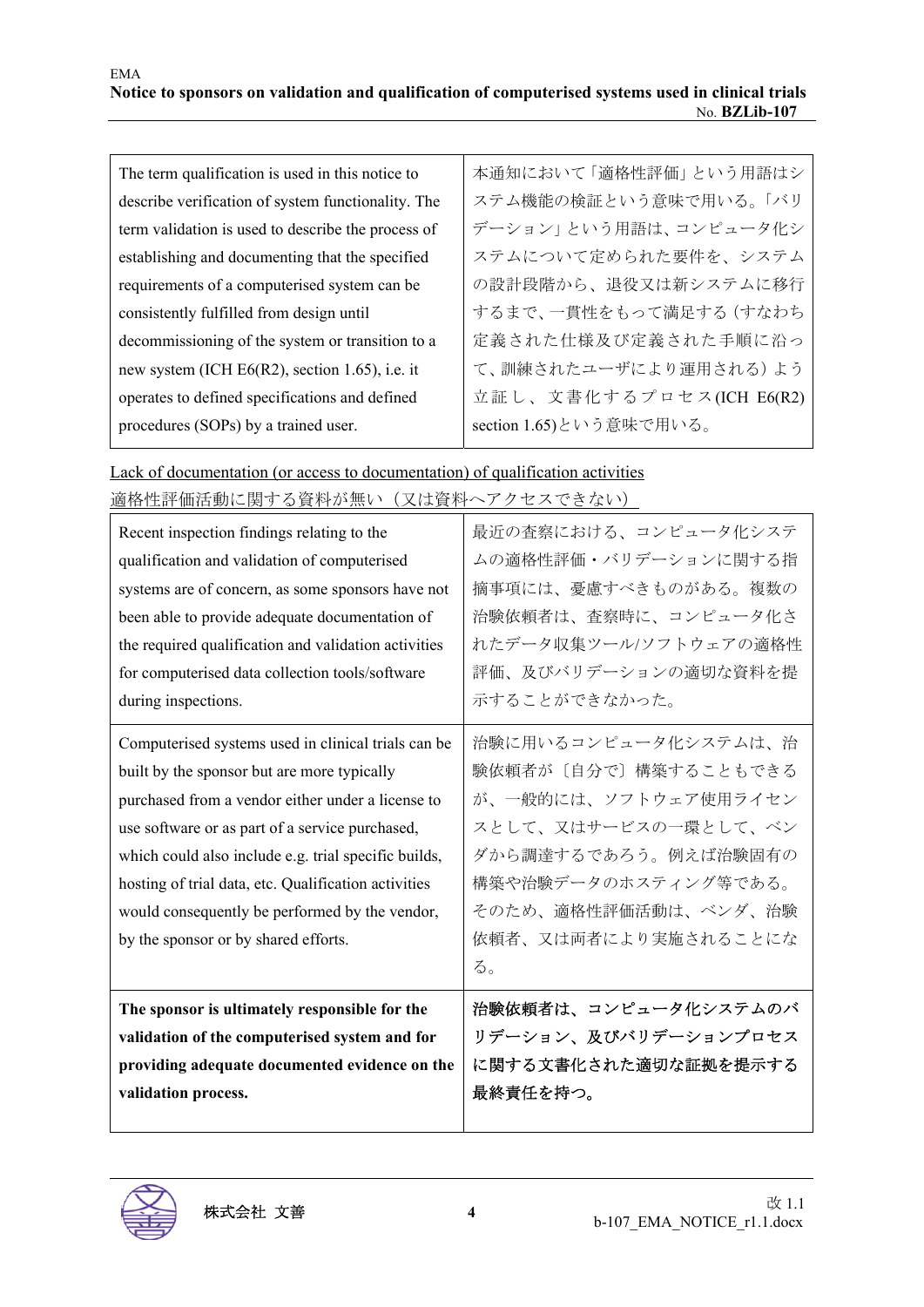| Sponsors shall be able to provide the GCP<br>inspectors of the EU/EEA authorities with<br>access to the requested documentation<br>regarding the qualification and validation of<br>computerised systems irrespective of who<br>performed these activities.                                                                                                                                                                                                                                                                                                                                                                                                                                  | 治験依頼者は、(誰がその活動を実施したか<br>に関係なく)コンピュータ化システムの適格<br>性評価・バリデーションの資料を、EU/EEA<br>当局の GCP 査察官がアクセスできるように<br>すること。                                                                                                                                                                                                                                                                                                 |
|----------------------------------------------------------------------------------------------------------------------------------------------------------------------------------------------------------------------------------------------------------------------------------------------------------------------------------------------------------------------------------------------------------------------------------------------------------------------------------------------------------------------------------------------------------------------------------------------------------------------------------------------------------------------------------------------|-----------------------------------------------------------------------------------------------------------------------------------------------------------------------------------------------------------------------------------------------------------------------------------------------------------------------------------------------------------------------------------------------------------|
| The sponsor may rely on qualification<br>documentation provided by the vendor, if the<br>qualification activities performed by the vendor<br>have been assessed as adequate. However, the<br>sponsor may also have to perform additional<br>qualification (and validation) activities based on a<br>documented risk assessment. The conditions for a<br>sponsor to rely on a vendor's qualification<br>documentation are described in $Q&A \# 9$ on<br>expectations regarding qualification documentation<br>published on the EMA website:<br>https://www.ema.europa.eu/en/human-<br>regulatory/research-<br>development/compliance/good-clinical-practice/qa-<br>good-clinical-practice-gcp | ベンダの実施する適格性評価が適切であると<br>評価したのであれば、治験依頼者がベンダか<br>ら提供された適格性評価の資料を利用するこ<br>とは構わない。ただし、治験依頼者は、文書<br>化されたリスク評価の結果に基づき、追加で<br>適格性評価(及びバリデーション)活動を実<br>施しなければならない場合もある。ベンダか<br>ら提供された適格性評価の資料を利用するた<br>めの条件は EMA ウェブサイト:<br>https://www.ema.europa.eu/en/human-<br>regulatory/research-<br>development/compliance/good-clinical-<br>practice/qa-good-clinical-practice-gcp<br>の Q&A #9「適格性評価資料に関する期待」<br>を参照のこと。 |
|                                                                                                                                                                                                                                                                                                                                                                                                                                                                                                                                                                                                                                                                                              | 【訳注】上記「Q&A #9」の和訳については<br>https://bunzen.co.jp/library/<br>参照のこと。                                                                                                                                                                                                                                                                                                                                         |

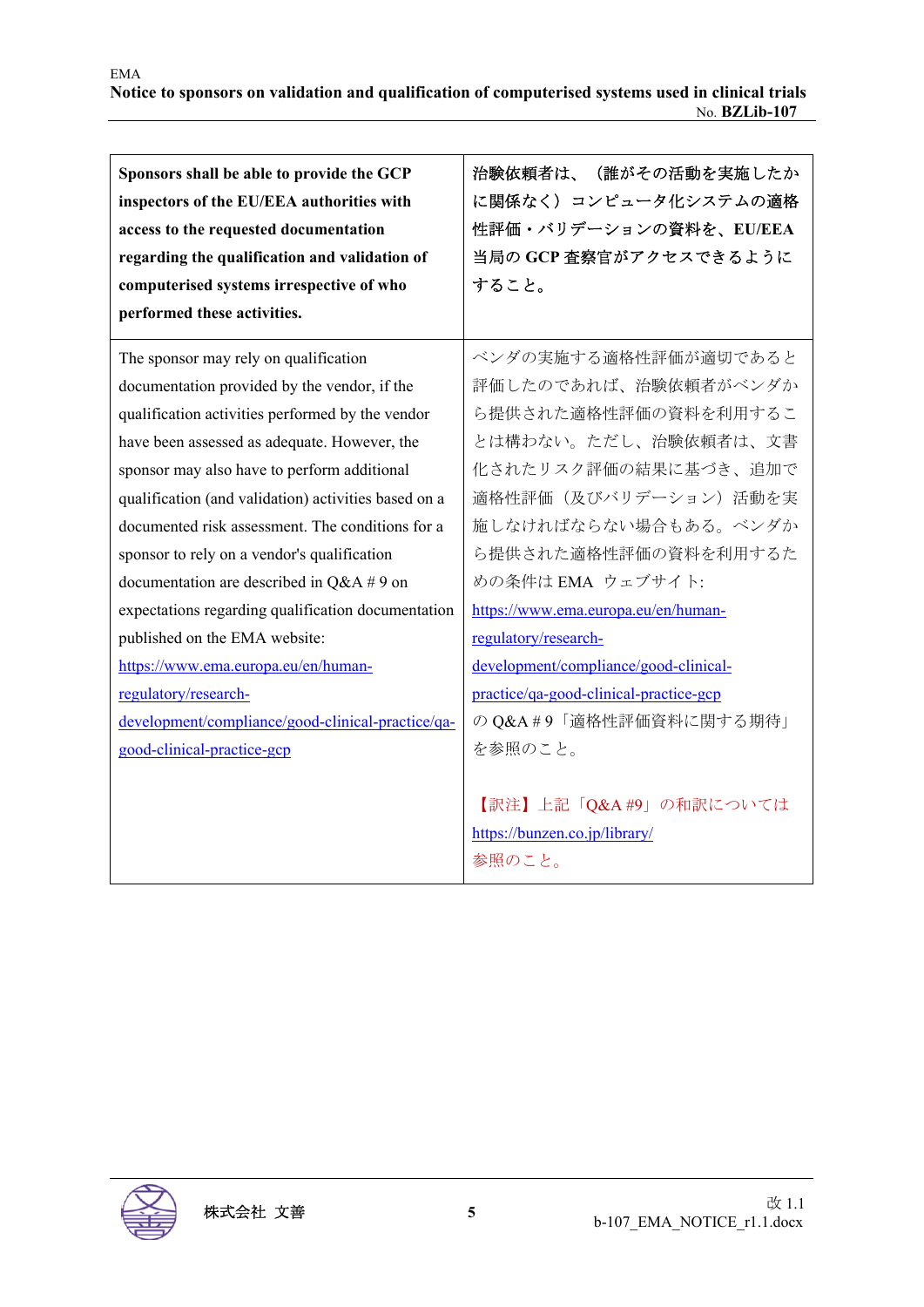| If the sponsor choses to perform its own full        | 治験依頼者が、ベンダから購入したシステム  |
|------------------------------------------------------|-----------------------|
| qualification of a system purchased from a vendor,   | を〔自社で〕完全に適格性評価することを選  |
| the sponsor should ensure access to the vendor's     | 択するのであれば、システムを適切に適格性  |
| system requirement specifications to perform its     | 評価するために、ベンダのシステム要求仕様  |
| own appropriate qualification of the system. This is | にアクセスできるようにしておく必要があ   |
| necessary, because otherwise the sponsor would       | る。さもなければ治験依頼者は、作りこまれ  |
| not know all the built-in system functionalities and | たすべてのシステム機能を把握することがで  |
| would consequently risk unknown                      | きず、結果的に、データへの影響も分からな  |
| functionalities/actions with unknown impact on       | い、未知の機能/アクションを用いるというリ |
| their data. Considering the relevant version and     | スクを冒すことになる。該当するシステムの  |
| configuration of a system, qualification and         | バージョンとコンフィギュレーションを考慮  |
| validation activities should be performed on the     | に入れ、最初の構築時及びすべての更新に係  |
| basis of all the requirement specifications the      | るすべての要求仕様に基づいて、適格性評   |
| system was initially built on and any updates.       | 価・バリデーション活動を実施すべきであ   |
|                                                      | る。                    |

#### Insufficient contractual arrangements

| 不十分な契約上の合意                                           |                        |
|------------------------------------------------------|------------------------|
| Clear, written agreements should be in place to      | 治験依頼者とベンダの間で交わされる、適格   |
| document any arrangements between the sponsor        | 性評価・バリデーションに関するあらゆる取   |
| and the vendor with regards to qualification and     | り決めを記録するような明確な合意文書を設   |
| validation. The sponsor remains responsible for      | けておく必要がある。治験依頼者には、治験   |
| ensuring that the conduct of the trial and the final | の実施、最終データ、及び MAA の裏付けと |
| data and data that are submitted to support an       | して提出するデータが、関連する法律を順守   |
| MAA comply with relevant legislation.                | するようにする責任がある。          |
|                                                      |                        |

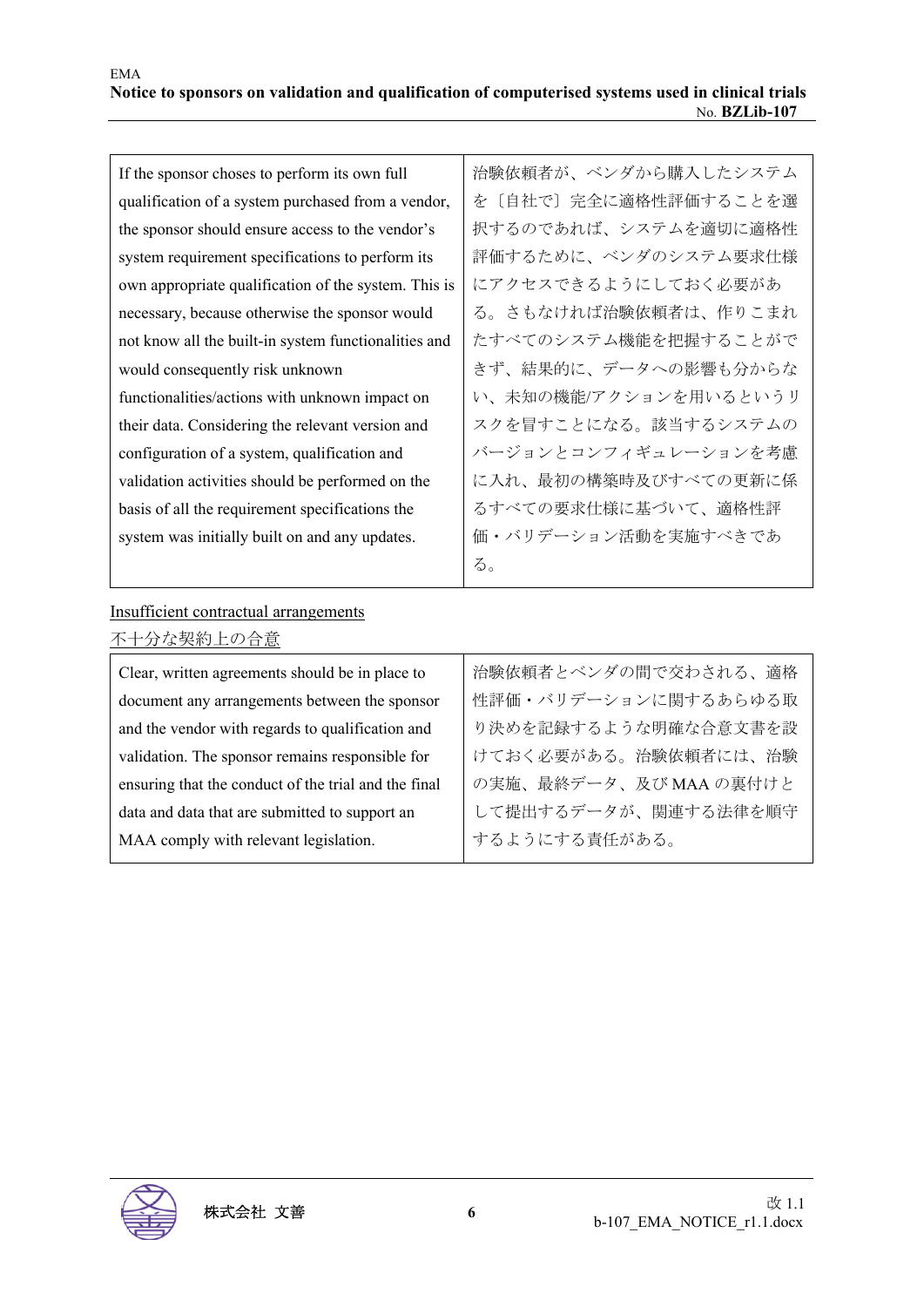| The GCP IWG has published $Q&A \# 8$ regarding          | GCP IWG は、治験で用いられる電子システ                                           |
|---------------------------------------------------------|-------------------------------------------------------------------|
| the pitfalls to be aware of regarding contractual       | ムを提供するベンダと契約上の合意を交わす                                              |
| arrangements with vendors of electronic systems         | 際に意識すべき問題に関してQ&A#8を発行                                             |
| used in clinical trials:                                | した。                                                               |
| https://www.ema.europa.eu/en/human-                     | https://www.ema.europa.eu/en/human-                               |
| regulatory/research-                                    | regulatory/research-                                              |
| development/compliance/good-clinical-practice/qa-       | development/compliance/good-clinical-                             |
| good-clinical-practice-gcp                              | practice/qa-good-clinical-practice-gcp                            |
|                                                         | 【訳注】上記「Q&A #8」の和訳については<br>https://bunzen.co.jp/library/<br>参照のこと。 |
| In the framework of a particular MAA, IT vendors        | 治験における治験依頼者の義務/活動をITベ                                             |
| could be inspected when they contractually assume       | ンダが契約のもとで請け負う場合、及び(又                                              |
| clinical trial sponsor-related duties/activities and/or | は) 治験依頼者とベンダの契約でベンダの実                                             |
| the contract between the sponsor and the vendor         | 施する役割/機能に対する査察/監査の条項が                                             |
| contains provisions for inspections/audits of           | 含まれている場合、そのベンダは、MAAの                                              |
| duties/functions performed by the vendor.               | 枠組みで査察を受ける可能性がある。                                                 |
| According to Article 2(1) of the Directive              | Directive 2001/20/EC $\oslash$ Article 2(1) 及び                    |
| 2001/20/EC and Art 2.31 of Regulation (EU) No           | Regulation (EU) No 536/2014 の Art 2.31 によ                         |
| 536/2014, inspectors should be able to inspect third    | り、査察官は治験固有の資料を保持するサー                                              |
| parties who have trial-specific relevant                | ドパーティを査察することができる。汎用的                                              |
| documentation. As qualification documentation of        | なソフトウェア(治験固有の機能や特性の無                                              |
| a generic software (a software without trial-specific   | いソフトウェア)に関する適格性評価の資料                                              |
| functionalities or features) does not necessarily fall  | は、必ずしもこの範疇に入らないため、治験                                              |
| into this category, the sponsor should ensure access    | 依頼者は、このような活動をベンダ委託した                                              |
| for GCP inspectors in case any such activities are      | 場合、すなわち治験依頼者がシステム要求仕                                              |
| delegated to the vendor, i.e. if the sponsor relies on  | 様の資料やテストの資料等についてベンダに                                              |
| the vendor for documentation of system                  | 頼らざるを得ない場合、GCP 査察官が〔資料                                            |
| requirement specifications, test documentation, etc.    | へ〕確実にアクセスできるようにすること。                                              |